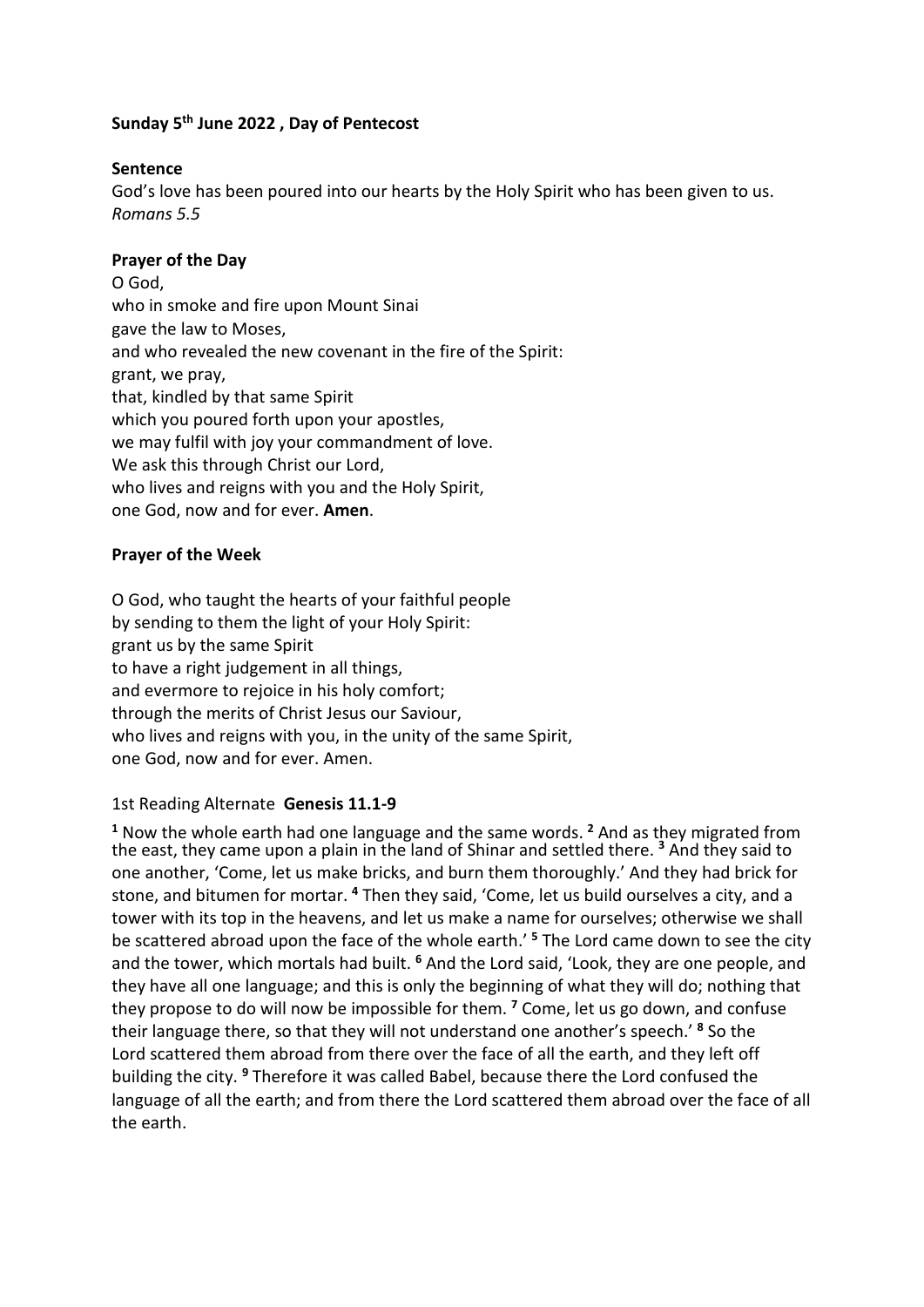#### **Psalm 104.26-36**

**<sup>26</sup>** Lord, how various are your works: in wisdom you have made them all,

and the earth is full of your creatures.

**<sup>27</sup>** There is the wide, immeasurable sea:

there move living things without number, great and small;

**<sup>28</sup>** There go the ships, to and fro:

and there is that Leviathan

whom you formed to sport in the deep.

**<sup>29</sup>** These all look to you:

to give them their food in due season.

- **<sup>30</sup>** When you give it to them, they gather it:
	- when you open your hand

they are satisfied with good things.

**<sup>31</sup>** When you hide your face, they are troubled:

when you take away their breath,

they die and return to their dust.

**<sup>32</sup>** When you send forth your spirit they are created:

and you renew the face of the earth.

**<sup>33</sup>** May the glory of the Lord endure for ever:

may the Lord rejoice in his works.

**<sup>34</sup>** If he look upon the earth, it shall tremble:

if he but touch the mountains, they shall smoke.

**<sup>35</sup>** I will sing to the Lord as long as I live:

I will praise my God while I have any being.

**<sup>36</sup>** May my meditation be pleasing to him:

for my joy shall be in the Lord.

## **2nd Reading Alternate ACTS 2.1-21**

**<sup>1</sup>** When the day of Pentecost had come, they were all together in one place.

**<sup>2</sup>** And suddenly from heaven there came a sound like the rush of a violent wind, and it filled the entire house where they were sitting.

**<sup>3</sup>** Divided tongues, as of fire, appeared among them, and a tongue rested on each of them.

**<sup>4</sup>** All of them were filled with the Holy Spirit and began to speak in other languages, as the Spirit gave them ability.

**<sup>5</sup>** Now there were devout Jews from every nation under heaven living in Jerusalem.

**<sup>6</sup>** And at this sound the crowd gathered and was bewildered, because each one heard them speaking in the native language of each.

**<sup>7</sup>** Amazed and astonished, they asked, 'Are not all these who are speaking Galileans?

**<sup>8</sup>** And how is it that we hear, each of us, in our own native language?

**<sup>9</sup>** Parthians, Medes, Elamites, and residents of Mesopotamia, Judea and Cappadocia, Pontus and Asia,

**<sup>10</sup>** Phrygia and Pamphylia, Egypt and the parts of Libya belonging to Cyrene, and visitors